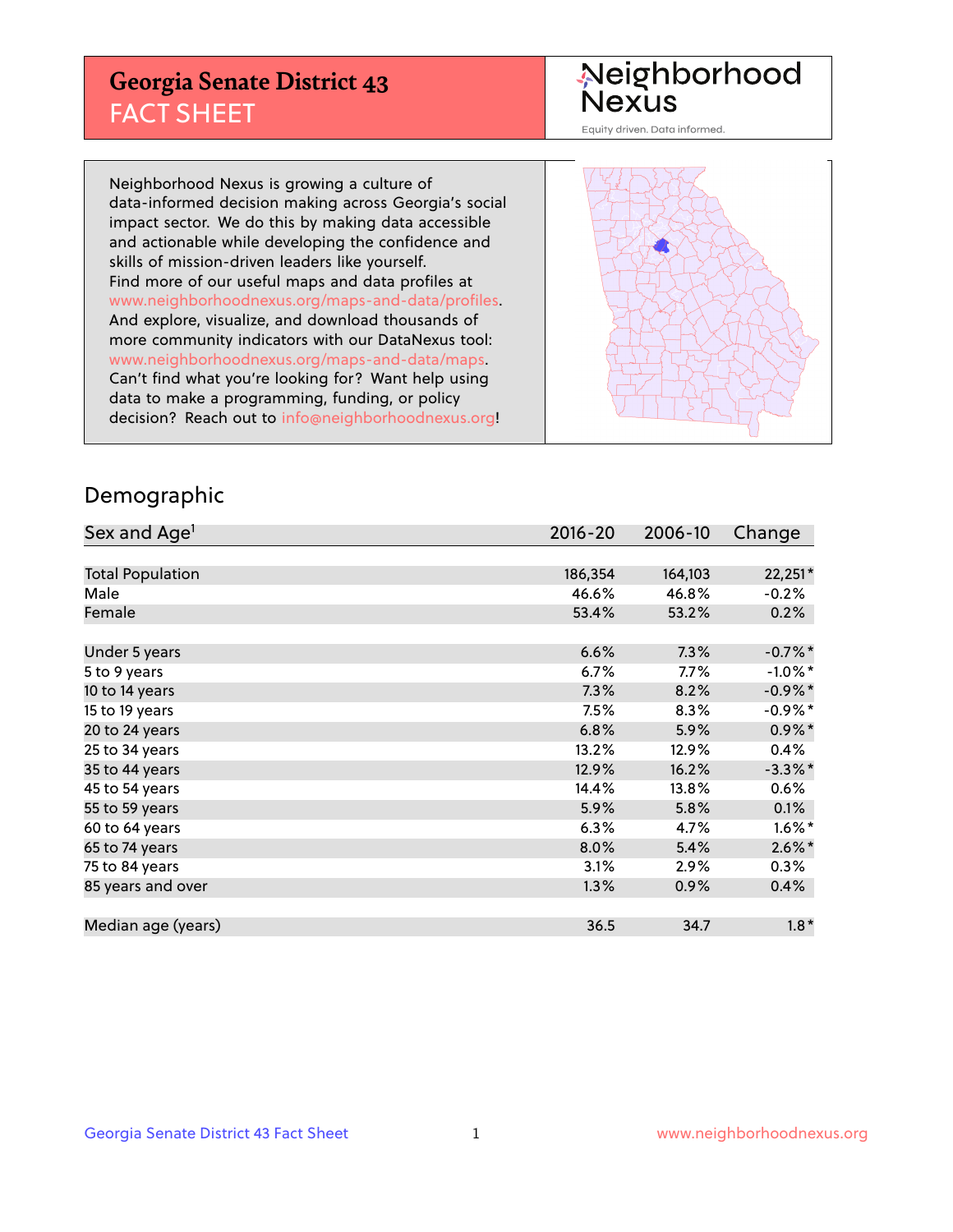## Demographic, continued...

| Race <sup>2</sup>                                            | $2016 - 20$ | 2006-10 | Change               |
|--------------------------------------------------------------|-------------|---------|----------------------|
| <b>Total population</b>                                      | 186,354     | 164,103 | 22,251*              |
| One race                                                     | 96.0%       | 98.2%   | $-2.3\%$ *           |
| White                                                        | 30.7%       | 42.8%   | $-12.1\%$ *          |
| <b>Black or African American</b>                             | 61.7%       | 51.3%   | 10.3%*               |
| American Indian and Alaska Native                            | 0.2%        | 0.3%    | $-0.1%$              |
| Asian                                                        | 1.5%        | 1.4%    | 0.2%                 |
| Native Hawaiian and Other Pacific Islander                   | 0.1%        | 0.0%    | 0.0%                 |
| Some other race                                              | 1.8%        | 2.4%    | $-0.6%$              |
| Two or more races                                            | 4.0%        | 1.8%    | $2.3\%$ *            |
| Race alone or in combination with other race(s) <sup>3</sup> | $2016 - 20$ | 2006-10 | Change               |
| Total population                                             | 186,354     | 164,103 | 22,251*              |
| White                                                        | 33.0%       | 44.1%   | $-11.0\%$ *          |
| <b>Black or African American</b>                             | 64.3%       | 52.7%   | $11.5\%$ *           |
| American Indian and Alaska Native                            | 1.0%        | 1.0%    | $-0.0%$              |
| Asian                                                        | 1.8%        | 1.6%    | 0.2%                 |
| Native Hawaiian and Other Pacific Islander                   | 0.4%        | 0.1%    | 0.4%                 |
| Some other race                                              | 3.8%        | 2.8%    | $1.0\%$ *            |
| Hispanic or Latino and Race <sup>4</sup>                     | $2016 - 20$ | 2006-10 | Change               |
| Total population                                             | 186,354     | 164,103 | 22,251*              |
| Hispanic or Latino (of any race)                             | 8.0%        | 6.9%    | $1.1\%$ *            |
| Not Hispanic or Latino                                       | 92.0%       | 93.1%   | $-1.1\%$ *           |
| White alone                                                  | 26.5%       | 39.1%   | $-12.5%$ *           |
| Black or African American alone                              | 60.8%       | 50.8%   | 10.0%*               |
| American Indian and Alaska Native alone                      | 0.1%        | 0.2%    | $-0.1%$              |
| Asian alone                                                  | 1.5%        | 1.4%    | 0.2%                 |
| Native Hawaiian and Other Pacific Islander alone             | 0.1%        | 0.0%    | 0.0%                 |
| Some other race alone                                        | 0.3%        | 0.2%    | 0.0%                 |
| Two or more races                                            | 2.6%        | 1.4%    | $1.2\%$ <sup>*</sup> |
| U.S. Citizenship Status <sup>5</sup>                         | $2016 - 20$ | 2006-10 | Change               |
| Foreign-born population                                      | 17,751      | 15,517  | $2,233*$             |
| Naturalized U.S. citizen                                     | 57.6%       | 44.3%   | 13.3%*               |
| Not a U.S. citizen                                           | 42.4%       | 55.7%   | $-13.3\%$ *          |
|                                                              |             |         |                      |
| Citizen, Voting Age Population <sup>6</sup>                  | 2016-20     | 2006-10 | Change               |
| Citizen, 18 and over population                              | 132,488     | 109,692 | 22,796*              |
| Male                                                         | 45.4%       | 44.9%   | 0.4%                 |
| Female                                                       | 54.6%       | 55.1%   | $-0.4%$              |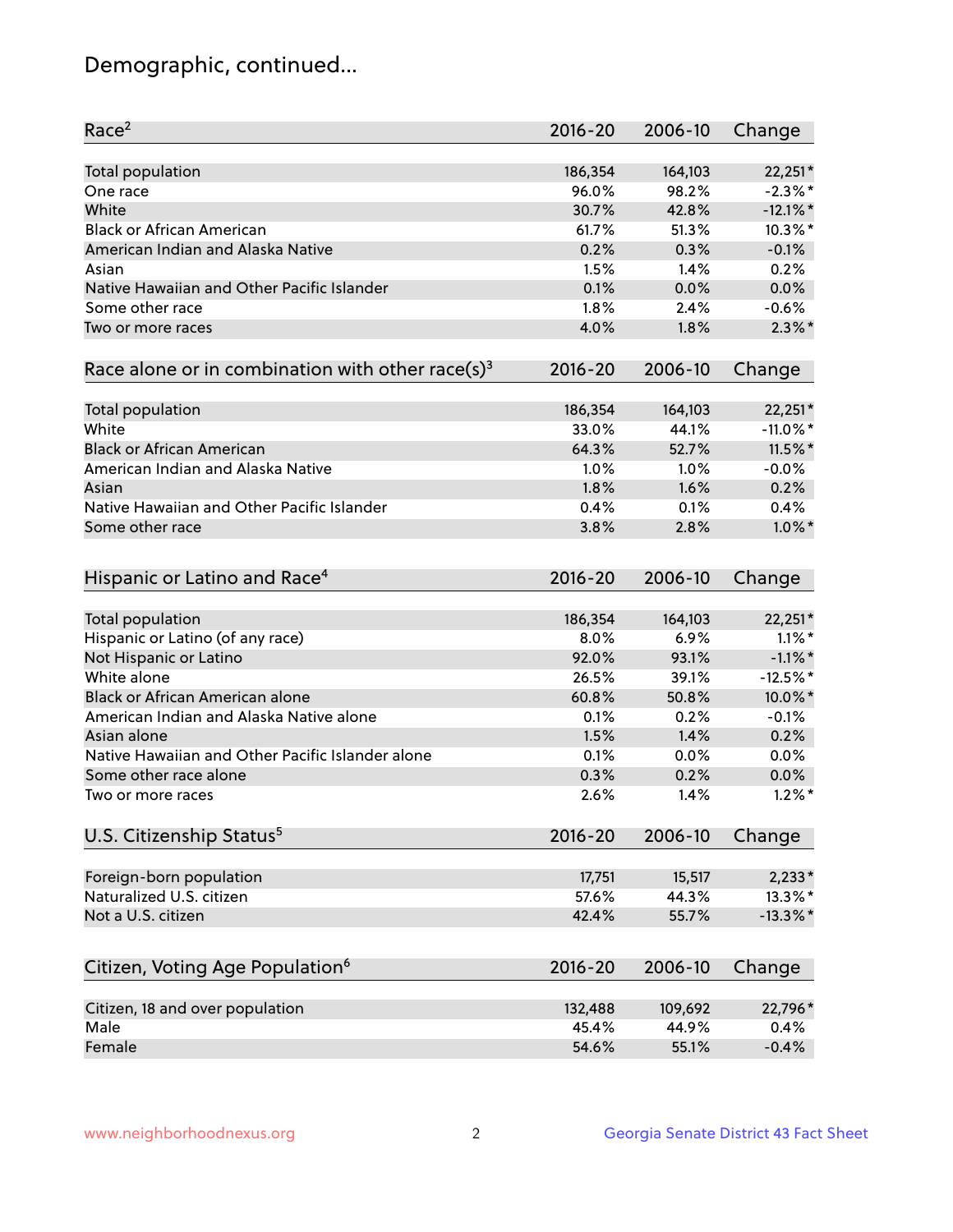#### Economic

| Income <sup>7</sup>                                 | 2016-20 | 2006-10 | Change     |
|-----------------------------------------------------|---------|---------|------------|
|                                                     |         |         |            |
| All households                                      | 65,192  | 57,508  | 7,684*     |
| Less than \$10,000                                  | 5.6%    | 6.8%    | $-1.2%$    |
| \$10,000 to \$14,999                                | 3.8%    | 4.5%    | $-0.6%$    |
| \$15,000 to \$24,999                                | 10.0%   | 10.2%   | $-0.2%$    |
| \$25,000 to \$34,999                                | 10.3%   | 11.5%   | $-1.2%$    |
| \$35,000 to \$49,999                                | 13.0%   | 15.2%   | $-2.2%$ *  |
| \$50,000 to \$74,999                                | 19.7%   | 22.1%   | $-2.4\%$ * |
| \$75,000 to \$99,999                                | 13.2%   | 13.4%   | $-0.2%$    |
| \$100,000 to \$149,999                              | 16.0%   | 12.0%   | 4.0%*      |
| \$150,000 to \$199,999                              | 4.4%    | 2.7%    | $1.8\%$ *  |
| \$200,000 or more                                   | 3.9%    | 1.7%    | $2.2\%$ *  |
| Median household income (dollars)                   | 58,309  | 51,902  | $6,407*$   |
| Mean household income (dollars)                     | 74,029  | 62,003  | 12,027*    |
| With earnings                                       | 80.6%   | 84.4%   | $-3.8\%$ * |
| Mean earnings (dollars)                             | 71,371  | 61,107  | 10,264*    |
| <b>With Social Security</b>                         | 29.6%   | 23.5%   | $6.0\%$ *  |
| Mean Social Security income (dollars)               | 19,004  | 14,939  | 4,066*     |
| With retirement income                              | 22.7%   | 16.3%   | $6.4\%$ *  |
| Mean retirement income (dollars)                    | 26,893  | 21,865  | $5,028*$   |
| With Supplemental Security Income                   | 6.5%    | 2.9%    | $3.6\%$ *  |
| Mean Supplemental Security Income (dollars)         | 9,326   | 8,925   | 401*       |
| With cash public assistance income                  | 1.9%    | 1.3%    | 0.7%       |
| Mean cash public assistance income (dollars)        | 1,657   | 3,942   | $-2,284$   |
| With Food Stamp/SNAP benefits in the past 12 months | 15.5%   | 11.3%   | $4.1\%$ *  |
|                                                     |         |         |            |
| Families                                            | 45,208  | 41,663  | 3,545*     |
| Less than \$10,000                                  | 3.9%    | 5.7%    | $-1.7\%$ * |
| \$10,000 to \$14,999                                | 2.5%    | 3.2%    | $-0.7%$    |
| \$15,000 to \$24,999                                | 8.8%    | 7.9%    | 0.9%       |
| \$25,000 to \$34,999                                | 8.2%    | 10.2%   | $-2.0\%$ * |
| \$35,000 to \$49,999                                | 12.7%   | 14.3%   | $-1.6%$    |
| \$50,000 to \$74,999                                | 20.5%   | 23.5%   | $-3.1\%$ * |
| \$75,000 to \$99,999                                | 14.2%   | 15.4%   | $-1.2%$    |
| \$100,000 to \$149,999                              | 18.6%   | 14.3%   | $4.3\%$ *  |
| \$150,000 to \$199,999                              | 5.8%    | 3.3%    | $2.5\%$ *  |
| \$200,000 or more                                   | 4.8%    | 2.2%    | $2.6\%$ *  |
| Median family income (dollars)                      | 66,533  | 58,621  | 7,911*     |
| Mean family income (dollars)                        | 82,295  | 68,298  | 13,997*    |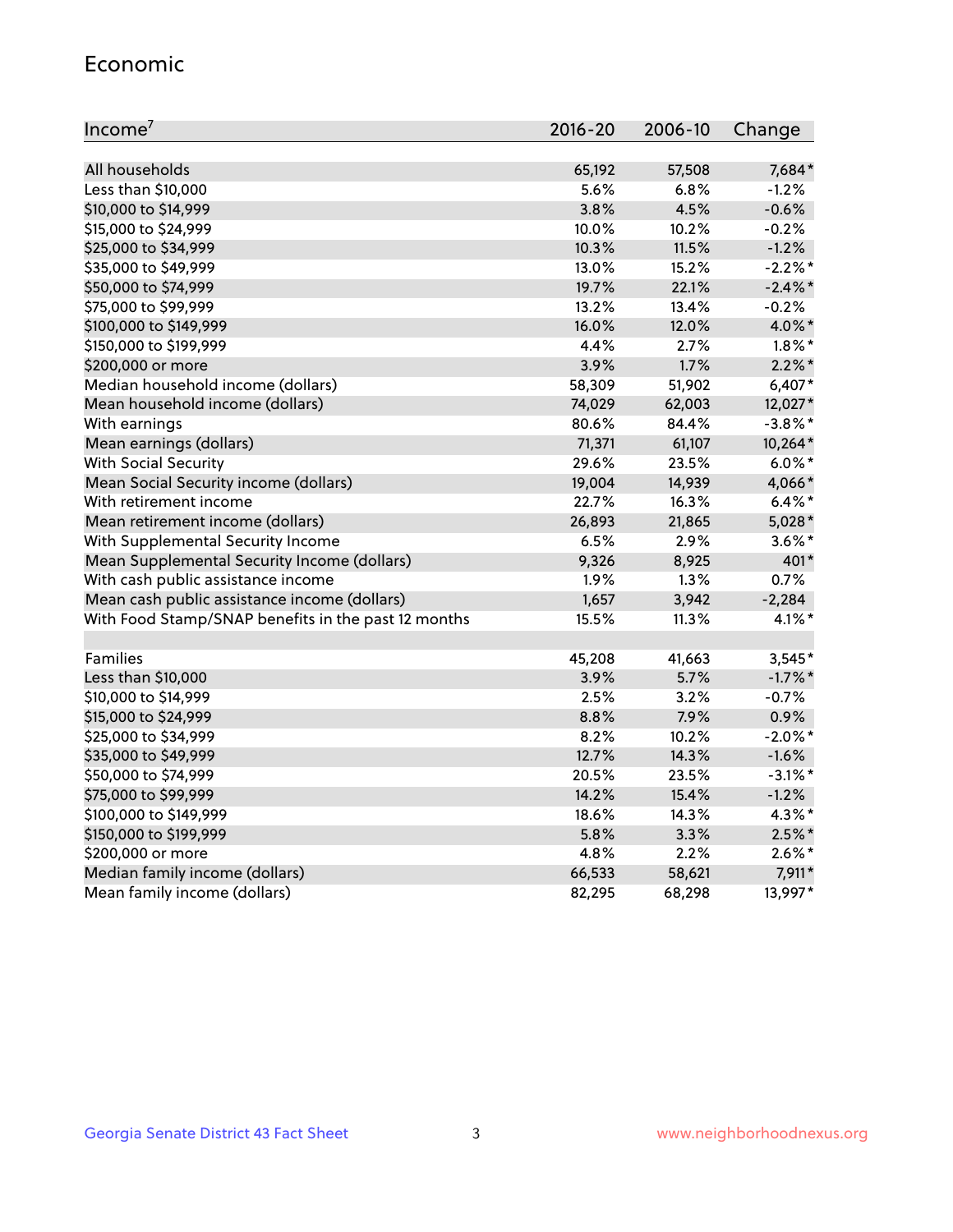## Economic, continued...

| Income, continued <sup>8</sup>                                        | $2016 - 20$ | 2006-10 | Change    |
|-----------------------------------------------------------------------|-------------|---------|-----------|
|                                                                       |             |         |           |
| Nonfamily households                                                  | 19,984      | 15,845  | 4,139*    |
| Median nonfamily income (dollars)                                     | 36,414      | 33,421  | 2,993*    |
| Mean nonfamily income (dollars)                                       | 51,254      | 41,982  | $9,272*$  |
| Median earnings for workers (dollars)                                 | 33,130      | 29,970  | $3,160*$  |
| Median earnings for male full-time, year-round workers                | 43,852      | 42,909  | 944       |
| (dollars)                                                             |             |         |           |
| Median earnings for female full-time, year-round workers<br>(dollars) | 41,064      | 35,914  | $5,150*$  |
| Per capita income (dollars)                                           | 27,284      | 22,542  | $4,741*$  |
|                                                                       |             |         |           |
| Families and People Below Poverty Level <sup>9</sup>                  | $2016 - 20$ | 2006-10 | Change    |
|                                                                       |             |         |           |
| <b>All families</b>                                                   | 11.5%       | 11.4%   | 0.2%      |
| With related children under 18 years                                  | 14.7%       | 15.5%   | $-0.8%$   |
| With related children under 5 years only                              | 13.8%       | 15.0%   | $-1.2%$   |
| Married couple families                                               | 5.6%        | 5.3%    | 0.3%      |
| With related children under 18 years                                  | 5.7%        | 7.1%    | $-1.4%$   |
| With related children under 5 years only                              | 5.2%        | 6.2%    | $-1.0%$   |
| Families with female householder, no husband present                  | 23.8%       | 22.6%   | 1.2%      |
| With related children under 18 years                                  | 28.1%       | 26.3%   | 1.8%      |
| With related children under 5 years only                              | 15.4%       | 30.2%   | $-14.8%$  |
| All people                                                            | 13.7%       | 13.9%   | $-0.2%$   |
| Under 18 years                                                        | 18.6%       | 20.4%   | $-1.8%$   |
| Related children under 18 years                                       | 18.6%       | 19.7%   | $-1.2%$   |
| Related children under 5 years                                        | 20.7%       | 23.6%   | $-2.9%$   |
| Related children 5 to 17 years                                        | 17.8%       | 18.4%   | $-0.6%$   |
| 18 years and over                                                     | 12.0%       | 11.3%   | 0.8%      |
| 18 to 64 years                                                        | 12.5%       | 11.7%   | 0.8%      |
| 65 years and over                                                     | 9.5%        | 8.2%    | 1.3%      |
| People in families                                                    | 11.8%       | 12.6%   | $-0.8%$   |
| Unrelated individuals 15 years and over                               | 24.2%       | 22.0%   | 2.2%      |
|                                                                       |             |         |           |
| Non-Hispanic white people                                             | 10.8%       | 7.5%    | $3.2\%$ * |
| Black or African-American people                                      | 13.5%       | 16.2%   | $-2.7%$ * |
| Asian people                                                          | 5.8%        | 9.9%    | $-4.1%$   |
| Hispanic or Latino people                                             | 22.4%       | 31.6%   | $-9.2%$   |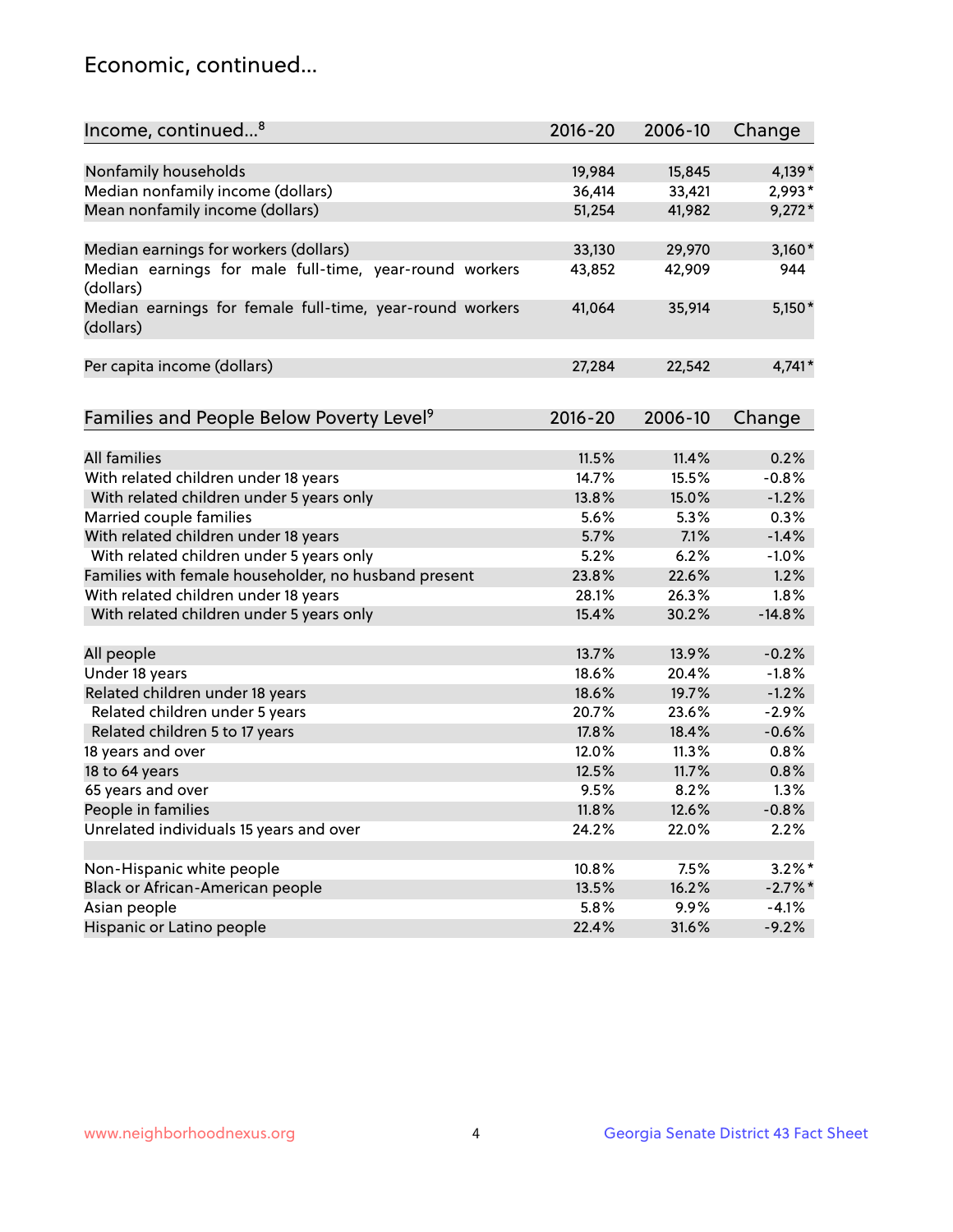## Employment

| Employment Status <sup>10</sup>                                             | $2016 - 20$ | 2006-10 | Change     |
|-----------------------------------------------------------------------------|-------------|---------|------------|
|                                                                             |             |         |            |
| Population 16 years and over                                                | 144,612     | 123,383 | 21,229*    |
| In labor force                                                              | 64.4%       | 68.7%   | $-4.4\%$ * |
| Civilian labor force                                                        | 64.2%       | 68.7%   | $-4.4\%$ * |
| Employed                                                                    | 60.1%       | 60.4%   | $-0.2%$    |
| Unemployed                                                                  | 4.1%        | 8.3%    | $-4.2\%$ * |
| <b>Armed Forces</b>                                                         | 0.2%        | 0.1%    | 0.1%       |
| Not in labor force                                                          | 35.6%       | 31.3%   | $4.4\%$ *  |
| Civilian labor force                                                        | 92,869      | 84,725  | $8,144*$   |
|                                                                             | 6.4%        | 12.1%   | $-5.7\%$ * |
| <b>Unemployment Rate</b>                                                    |             |         |            |
| Females 16 years and over                                                   | 79,142      | 67,065  | 12,077*    |
| In labor force                                                              | 61.0%       | 64.8%   | $-3.8\%$ * |
| Civilian labor force                                                        | 60.9%       | 64.7%   | $-3.8\%$ * |
| Employed                                                                    | 57.0%       | 57.6%   | $-0.6%$    |
|                                                                             |             |         |            |
| Own children of the householder under 6 years                               | 13,514      | 13,857  | $-343$     |
| All parents in family in labor force                                        | 71.3%       | 73.1%   | $-1.8%$    |
|                                                                             |             |         |            |
| Own children of the householder 6 to 17 years                               | 29,515      | 30,298  | $-783$     |
| All parents in family in labor force                                        | 73.6%       | 78.1%   | $-4.5%$    |
|                                                                             |             |         |            |
| Industry <sup>11</sup>                                                      | $2016 - 20$ | 2006-10 | Change     |
|                                                                             |             |         |            |
| Civilian employed population 16 years and over                              | 86,967      | 74,481  | 12,486*    |
| Agriculture, forestry, fishing and hunting, and mining                      | 0.2%        | 0.3%    | $-0.1%$    |
| Construction                                                                | 7.7%        | 7.8%    | $-0.1%$    |
| Manufacturing                                                               | 11.0%       | 11.7%   | $-0.8%$    |
| Wholesale trade                                                             | 2.4%        | 2.7%    | $-0.3%$    |
| Retail trade                                                                | 11.0%       | 11.8%   | $-0.8%$    |
| Transportation and warehousing, and utilities                               | 8.9%        | 6.8%    | $2.1\%$ *  |
| Information                                                                 | 2.5%        | 3.8%    | $-1.2%$ *  |
| Finance and insurance, and real estate and rental and leasing               | 5.9%        | 6.3%    | $-0.4%$    |
| Professional, scientific, and management, and administrative                | 10.5%       | $9.6\%$ | 0.9%       |
| and waste management services                                               |             |         |            |
| Educational services, and health care and social assistance                 | 21.6%       | 22.2%   | $-0.6%$    |
| Arts, entertainment, and recreation, and accommodation and<br>food services | 8.7%        | 7.4%    | $1.3\%$ *  |
| Other services, except public administration                                | 3.9%        | 4.6%    | $-0.7%$    |
| Public administration                                                       | 5.8%        | 5.1%    | 0.8%       |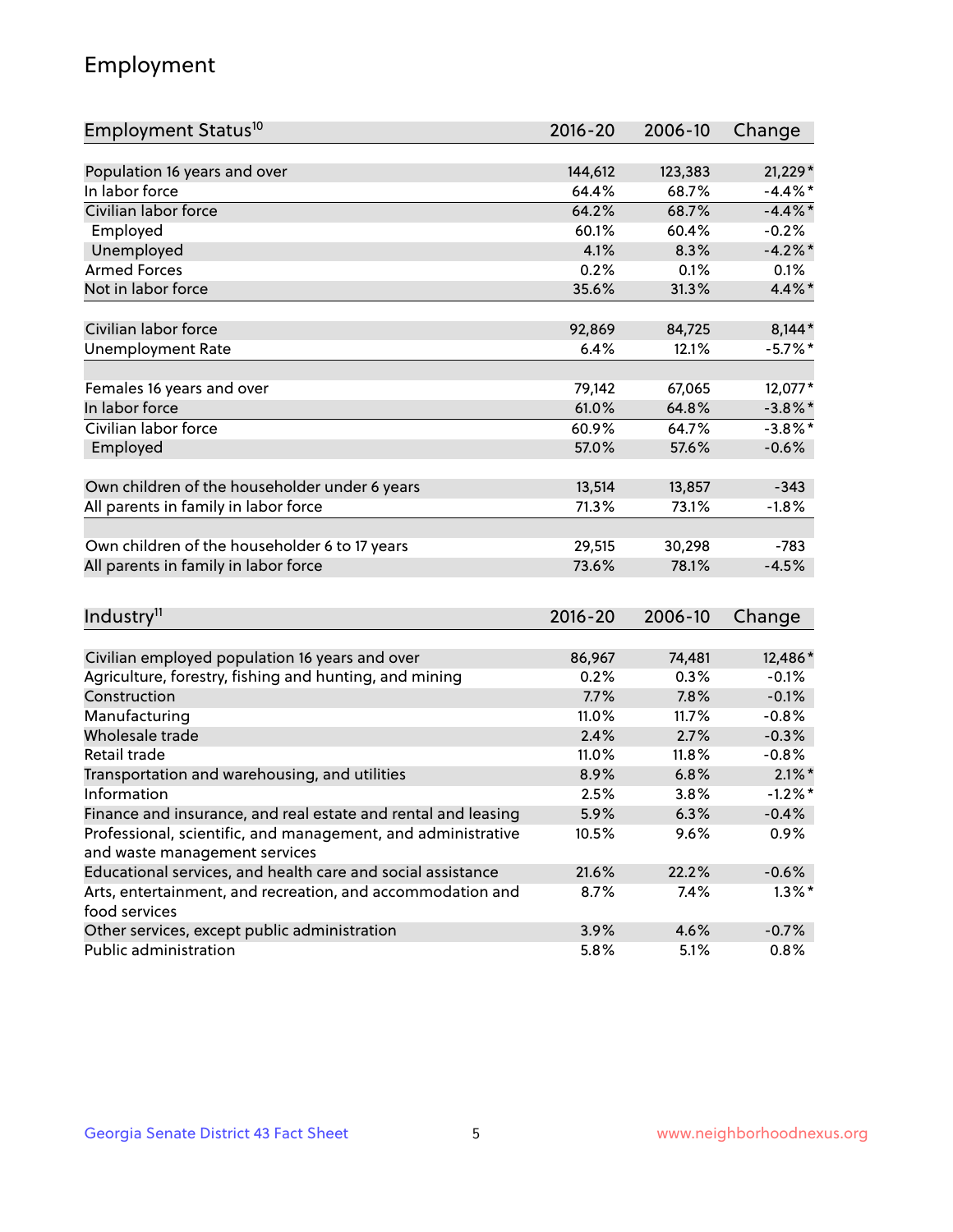## Employment, continued...

| Occupation <sup>12</sup>                                    | $2016 - 20$ | 2006-10 | Change    |
|-------------------------------------------------------------|-------------|---------|-----------|
| Civilian employed population 16 years and over              | 86,967      | 74,481  | 12,486*   |
| Management, business, science, and arts occupations         | 32.6%       | 32.7%   | $-0.1%$   |
| Service occupations                                         | 16.2%       | 15.2%   | 1.1%      |
| Sales and office occupations                                | 23.3%       | 27.4%   | $-4.1%$ * |
| Natural<br>and<br>maintenance                               | 9.5%        | 10.7%   | $-1.3%$   |
| resources,<br>construction,<br>occupations                  |             |         |           |
| Production, transportation, and material moving occupations | 18.4%       | 14.0%   | 4.4%*     |
| Class of Worker <sup>13</sup>                               | $2016 - 20$ | 2006-10 | Change    |
|                                                             |             |         |           |
| Civilian employed population 16 years and over              | 86,967      | 74,481  | 12,486*   |
| Private wage and salary workers                             | 79.5%       | 77.2%   | 2.3%      |
| Government workers                                          | 15.7%       | 17.3%   | $-1.6%$   |
| Self-employed in own not incorporated business workers      | 4.7%        | 5.3%    | $-0.6%$   |
| Unpaid family workers                                       | 0.0%        | 0.2%    | $-0.1%$   |
| Job Flows <sup>14</sup>                                     | 2019        | 2010    | Change    |
|                                                             |             |         |           |
| Total Jobs in district                                      | 53,421      | 42,783  | 10,638    |
| Held by residents of district                               | 27.6%       | 30.7%   | $-3.0%$   |
| Held by non-residents of district                           | 72.4%       | 69.3%   | 3.0%      |
| Jobs by Industry Sector <sup>15</sup>                       | 2019        | 2010    | Change    |
|                                                             |             |         |           |
| Total Jobs in district                                      | 53,421      | 42,783  | 10,638    |
| <b>Goods Producing sectors</b>                              | 19.6%       | 18.1%   | 1.5%      |
| Trade, Transportation, and Utilities sectors                | 24.1%       | 25.9%   | $-1.8%$   |
| All Other Services sectors                                  | 56.3%       | 56.0%   | 0.3%      |
| Total Jobs in district held by district residents           | 14,770      | 13,129  | 1,641     |
| <b>Goods Producing sectors</b>                              | 22.8%       | 20.9%   | 1.9%      |
| Trade, Transportation, and Utilities sectors                | 14.8%       | 15.3%   | $-0.6%$   |
| All Other Services sectors                                  | 62.4%       | 63.7%   | $-1.3%$   |
|                                                             |             |         |           |
| Jobs by Earnings <sup>16</sup>                              | 2019        | 2010    | Change    |
|                                                             |             |         |           |
| Total Jobs in district                                      | 53,421      | 42,783  | 10,638    |
| Jobs with earnings \$1250/month or less                     | 26.0%       | 30.5%   | $-4.4%$   |
| Jobs with earnings \$1251/month to \$3333/month             | 34.7%       | 39.0%   | $-4.3%$   |
| Jobs with earnings greater than \$3333/month                | 39.3%       | 30.5%   | 8.7%      |
| Total Jobs in district held by district residents           | 14,770      | 13,129  | 1,641     |
| Jobs with earnings \$1250/month or less                     | 25.9%       | 28.0%   | $-2.1%$   |
| Jobs with earnings \$1251/month to \$3333/month             | 38.9%       | 42.8%   | $-3.9%$   |
| Jobs with earnings greater than \$3333/month                | 35.2%       | 29.2%   | 6.0%      |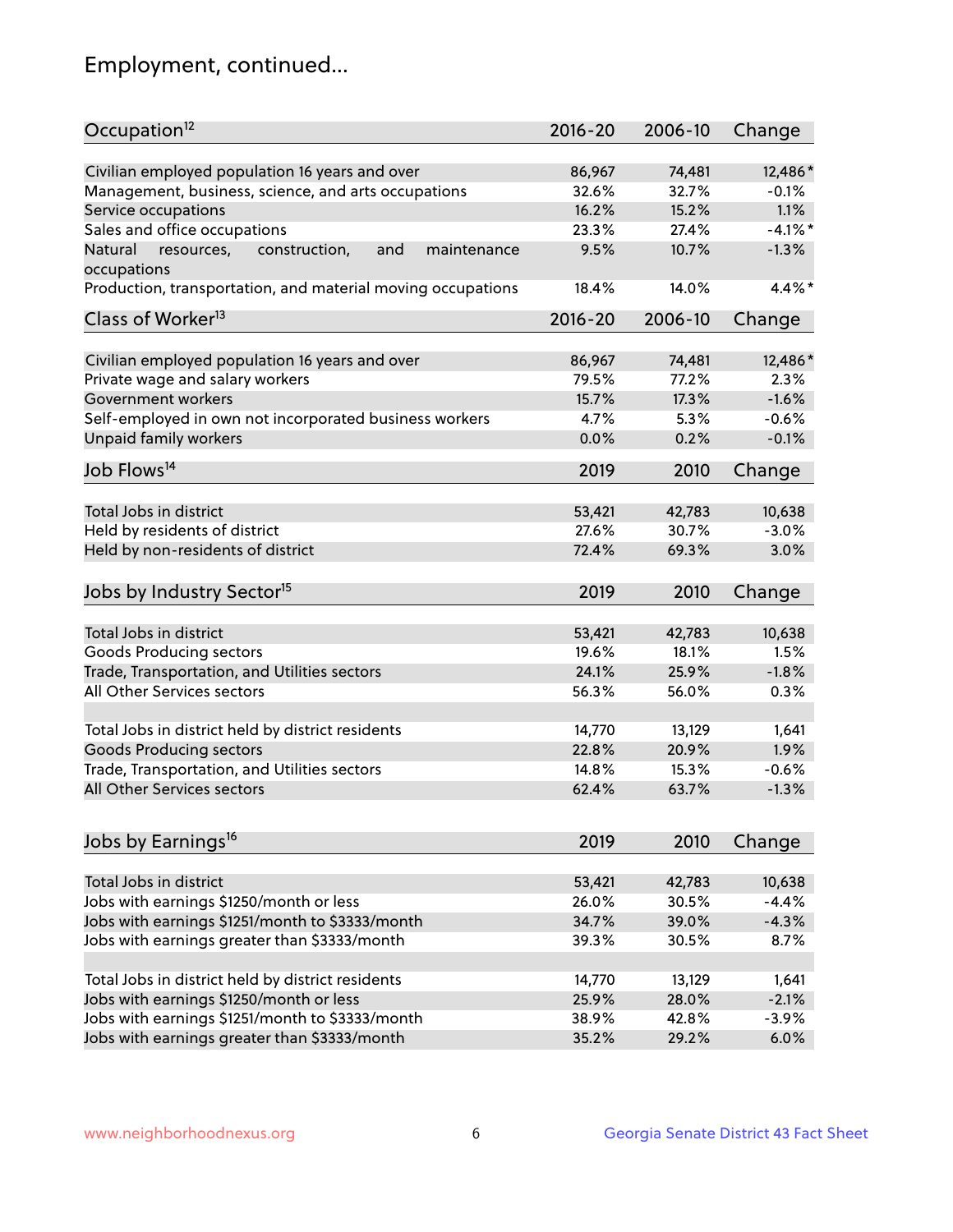## Employment, continued...

| Jobs by Age of Worker <sup>17</sup>               | 2019   | 2010   | Change  |
|---------------------------------------------------|--------|--------|---------|
|                                                   |        |        |         |
| Total Jobs in district                            | 53,421 | 42,783 | 10,638  |
| Jobs with workers age 29 or younger               | 24.2%  | 25.6%  | $-1.4%$ |
| Jobs with workers age 30 to 54                    | 53.5%  | 57.7%  | $-4.2%$ |
| Jobs with workers age 55 or older                 | 22.3%  | 16.7%  | 5.6%    |
|                                                   |        |        |         |
| Total Jobs in district held by district residents | 14,770 | 13,129 | 1,641   |
| Jobs with workers age 29 or younger               | 22.6%  | 21.0%  | 1.6%    |
| Jobs with workers age 30 to 54                    | 52.3%  | 58.5%  | $-6.2%$ |
| Jobs with workers age 55 or older                 | 25.1%  | 20.5%  | 4.6%    |
|                                                   |        |        |         |

#### Education

| School Enrollment <sup>18</sup>                | $2016 - 20$ | 2006-10 | Change               |
|------------------------------------------------|-------------|---------|----------------------|
|                                                |             |         |                      |
| Population 3 years and over enrolled in school | 52,641      | 48,936  | $3,705*$             |
| Nursery school, preschool                      | 8.4%        | 6.2%    | $2.2\%$ *            |
| Kindergarten                                   | 4.4%        | 5.6%    | $-1.2\%$ *           |
| Elementary school (grades 1-8)                 | 40.5%       | 42.0%   | $-1.4%$              |
| High school (grades 9-12)                      | 23.8%       | 24.2%   | $-0.4%$              |
| College or graduate school                     | 22.9%       | 22.1%   | $0.8\%$              |
| Educational Attainment <sup>19</sup>           | $2016 - 20$ | 2006-10 | Change               |
|                                                |             |         |                      |
| Population 25 years and over                   | 121,406     | 102,538 | 18,868*              |
| Less than 9th grade                            | 4.5%        | 5.0%    | $-0.6%$              |
| 9th to 12th grade, no diploma                  | 7.5%        | 9.8%    | $-2.3\%$ *           |
| High school graduate (includes equivalency)    | 30.0%       | 30.5%   | $-0.5%$              |
| Some college, no degree                        | 23.7%       | 23.4%   | 0.3%                 |
| Associate's degree                             | 9.2%        | 8.5%    | 0.7%                 |
| Bachelor's degree                              | 15.6%       | 14.8%   | 0.8%                 |
| Graduate or professional degree                | 9.5%        | 7.9%    | $1.6\%$ <sup>*</sup> |
|                                                |             |         |                      |
| Percent high school graduate or higher         | 88.0%       | 85.1%   | $2.9\%*$             |
| Percent bachelor's degree or higher            | 25.1%       | 22.7%   | $2.4\%$ *            |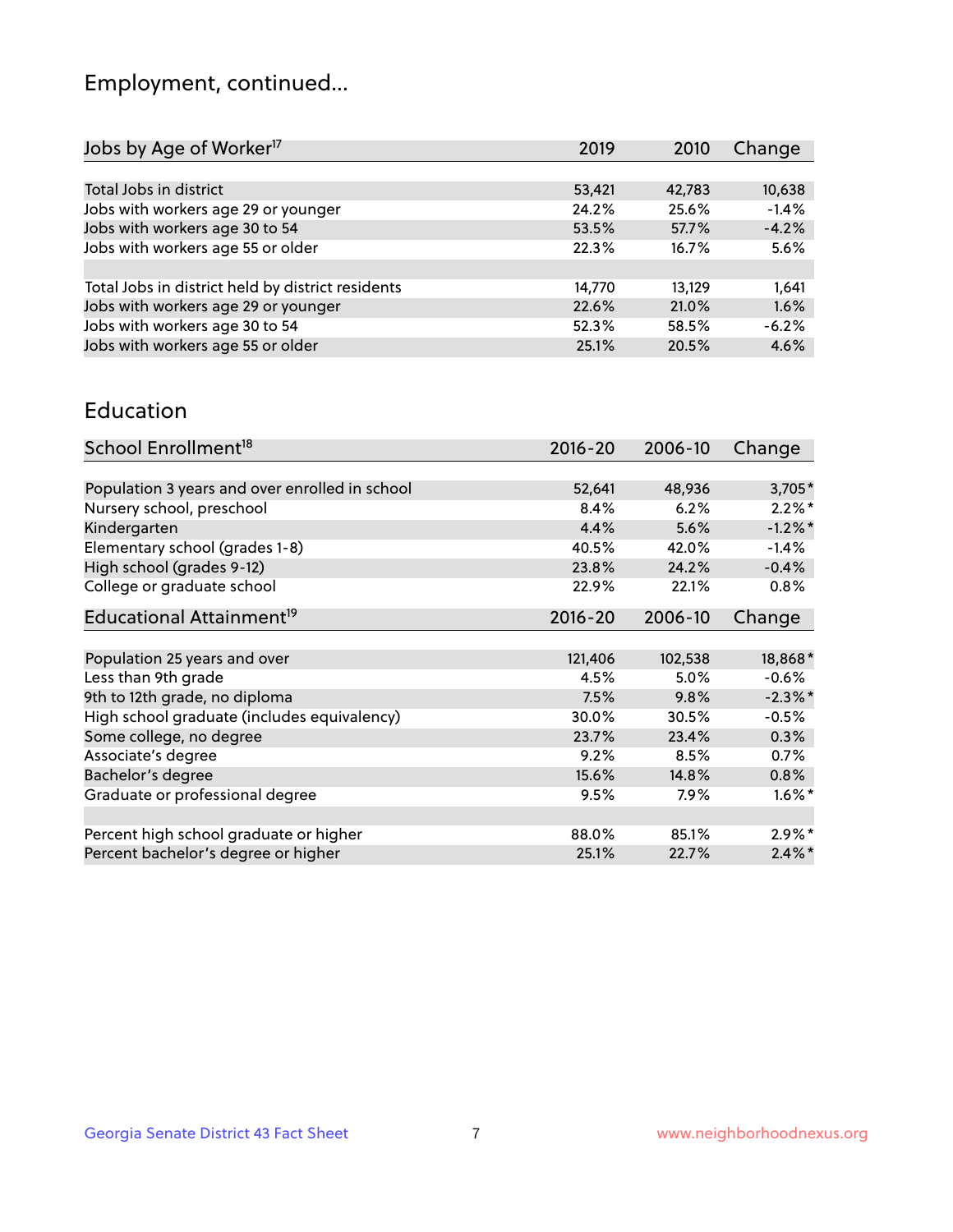## Housing

| Households by Type <sup>20</sup>                                                                 | 2016-20 | 2006-10 | Change     |
|--------------------------------------------------------------------------------------------------|---------|---------|------------|
| <b>Total households</b>                                                                          | 65,192  | 57,508  | 7,684*     |
| Family households (families)                                                                     | 69.3%   | 72.4%   | $-3.1\%$ * |
| With own children under 18 years                                                                 | 30.8%   | 37.4%   | $-6.6\%$ * |
| Married-couple family                                                                            | 42.1%   | 47.0%   | $-4.8\%$ * |
| With own children of the householder under 18 years                                              | 16.5%   | 22.3%   | $-5.8\%$ * |
|                                                                                                  | 6.9%    | 5.0%    | $1.9\%$ *  |
| Male householder, no wife present, family<br>With own children of the householder under 18 years | 3.3%    | 2.5%    | $0.9\%$ *  |
|                                                                                                  | 20.3%   | 20.5%   | $-0.2%$    |
| Female householder, no husband present, family                                                   |         |         | $-1.7%$ *  |
| With own children of the householder under 18 years                                              | 10.9%   | 12.7%   |            |
| Nonfamily households                                                                             | 30.7%   | 27.6%   | $3.1\%$ *  |
| Householder living alone                                                                         | 25.9%   | 23.6%   | $2.3\%$ *  |
| 65 years and over                                                                                | 8.3%    | 5.6%    | $2.7\%$ *  |
| Households with one or more people under 18 years                                                | 37.6%   | 42.6%   | $-5.0\%$ * |
| Households with one or more people 65 years and over                                             | 26.6%   | 18.5%   | $8.1\%$ *  |
| Average household size                                                                           | 2.83    | 2.83    | 0.00       |
| Average family size                                                                              | 3.44    | 3.35    | 0.09       |
|                                                                                                  |         |         |            |
| Housing Occupancy <sup>21</sup>                                                                  | 2016-20 | 2006-10 | Change     |
| Total housing units                                                                              | 69,879  | 65,541  | 4,338*     |
| Occupied housing units                                                                           | 93.3%   | 87.7%   | $5.5%$ *   |
| Vacant housing units                                                                             | 6.7%    | 12.3%   | $-5.5%$ *  |
| Homeowner vacancy rate                                                                           | 1.7     | 3.9     | $-2.2*$    |
| Rental vacancy rate                                                                              | 4.1     | 11.2    | $-7.2*$    |
|                                                                                                  |         |         |            |
| Units in Structure <sup>22</sup>                                                                 | 2016-20 | 2006-10 | Change     |
| Total housing units                                                                              | 69,879  | 65,541  | 4,338*     |
| 1-unit, detached                                                                                 | 74.4%   | 75.3%   | $-0.9%$    |
| 1-unit, attached                                                                                 | 3.1%    | 2.8%    | 0.4%       |
| 2 units                                                                                          | 2.6%    | 3.2%    | $-0.6%$    |
| 3 or 4 units                                                                                     | 2.1%    | 2.9%    | $-0.8%$    |
| 5 to 9 units                                                                                     | 4.6%    | 4.9%    | $-0.3%$    |
| 10 to 19 units                                                                                   | 5.5%    | 4.4%    | 1.1%       |
| 20 or more units                                                                                 | 4.1%    | 3.4%    | 0.7%       |
| Mobile home                                                                                      | 3.5%    | 3.1%    | 0.4%       |
| Boat, RV, van, etc.                                                                              | 0.1%    | 0.1%    | 0.0%       |
|                                                                                                  |         |         |            |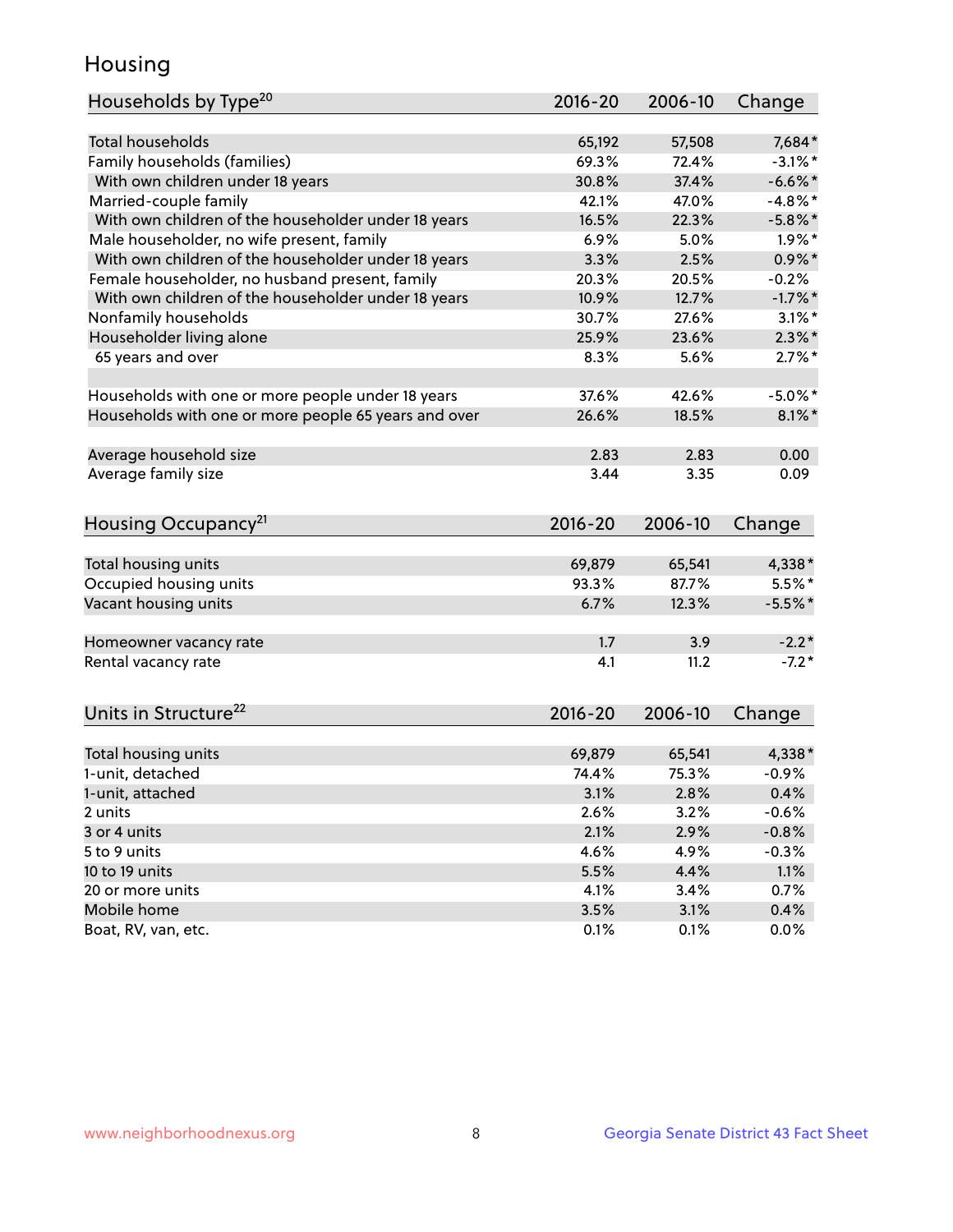## Housing, Continued...

| Year Structure Built <sup>23</sup>             | 2016-20     | 2006-10 | Change     |
|------------------------------------------------|-------------|---------|------------|
| Total housing units                            | 69,879      | 65,541  | 4,338*     |
| Built 2014 or later                            | 2.6%        | (X)     | (X)        |
| Built 2010 to 2013                             | 1.8%        | (X)     | (X)        |
| Built 2000 to 2009                             | 29.8%       | 31.5%   | $-1.7%$    |
| Built 1990 to 1999                             | 22.3%       | 23.5%   | $-1.2%$    |
| Built 1980 to 1989                             | 17.2%       | 16.7%   | 0.5%       |
| Built 1970 to 1979                             | 13.1%       | 14.9%   | $-1.8\%$ * |
| Built 1960 to 1969                             | 5.9%        | 6.0%    | $-0.1%$    |
| Built 1950 to 1959                             | 3.3%        | 3.1%    | 0.2%       |
| Built 1940 to 1949                             | 1.2%        | 1.6%    | $-0.4%$    |
| Built 1939 or earlier                          | 2.8%        | 2.7%    | 0.1%       |
| Housing Tenure <sup>24</sup>                   | $2016 - 20$ | 2006-10 | Change     |
|                                                |             |         |            |
| Occupied housing units                         | 65,192      | 57,508  | 7,684*     |
| Owner-occupied                                 | 62.1%       | 69.2%   | $-7.1\%$ * |
| Renter-occupied                                | 37.9%       | 30.8%   | $7.1\%$ *  |
| Average household size of owner-occupied unit  | 2.91        | 2.85    | $0.06*$    |
| Average household size of renter-occupied unit | 2.72        | 2.79    | $-0.07$    |
| Residence 1 Year Ago <sup>25</sup>             | $2016 - 20$ | 2006-10 | Change     |
| Population 1 year and over                     | 184,423     | 161,985 | 22,438*    |
| Same house                                     | 85.5%       | 81.8%   | $3.7\%$ *  |
| Different house in the U.S.                    | 14.2%       | 17.9%   | $-3.7\%$ * |
| Same county                                    | 4.6%        | 7.4%    | $-2.8\%$ * |
| Different county                               | 9.6%        | 10.5%   | $-0.8%$    |
| Same state                                     | 6.4%        | 7.5%    | $-1.1%$    |
| Different state                                | 3.2%        | 3.0%    | 0.2%       |
| Abroad                                         | 0.3%        | 0.3%    | $-0.0%$    |
| Value of Housing Unit <sup>26</sup>            | $2016 - 20$ | 2006-10 | Change     |
|                                                |             |         |            |
| Owner-occupied units                           | 40,496      | 39,807  | 689        |
| Less than \$50,000                             | 5.6%        | 3.6%    | 1.9%       |
| \$50,000 to \$99,999                           | 14.6%       | 10.7%   | $3.9\%$ *  |
| \$100,000 to \$149,999                         | 23.5%       | 32.4%   | $-8.9\%*$  |
| \$150,000 to \$199,999                         | 23.7%       | 25.5%   | $-1.8%$    |
| \$200,000 to \$299,999                         | 20.1%       | 16.9%   | $3.2\%$ *  |
| \$300,000 to \$499,999                         | 10.5%       | 8.6%    | 1.9%       |
| \$500,000 to \$999,999                         | 1.7%        | 1.9%    | $-0.3%$    |
| \$1,000,000 or more                            | 0.4%        | 0.4%    | 0.1%       |
| Median (dollars)                               | 159,850     | 155,299 | $4,551*$   |
| Mortgage Status <sup>27</sup>                  | $2016 - 20$ | 2006-10 | Change     |
| Owner-occupied units                           | 40,496      | 39,807  | 689        |
| Housing units with a mortgage                  | 73.3%       | 81.1%   | $-7.8\%$ * |
| Housing units without a mortgage               | 26.7%       | 18.9%   | $7.8\%$ *  |
|                                                |             |         |            |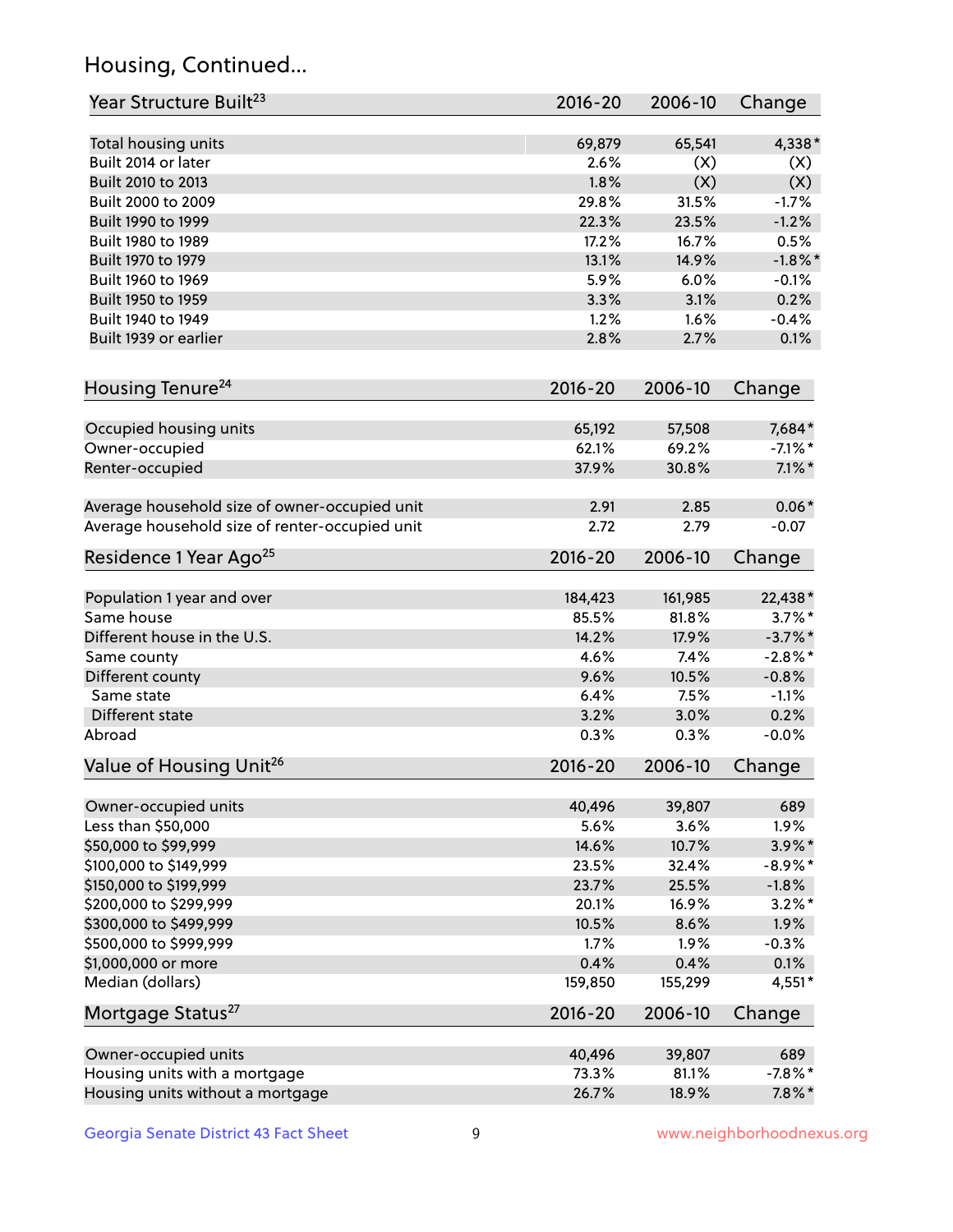## Housing, Continued...

| Selected Monthly Owner Costs <sup>28</sup>                                            | 2016-20     | 2006-10 | Change      |
|---------------------------------------------------------------------------------------|-------------|---------|-------------|
| Housing units with a mortgage                                                         | 29,702      | 32,296  | $-2,594*$   |
| Less than \$300                                                                       | 0.2%        | 0.2%    | 0.0%        |
| \$300 to \$499                                                                        | 1.1%        | 0.8%    | 0.2%        |
| \$500 to \$999                                                                        | 22.5%       | 17.2%   | $5.4\%$ *   |
| \$1,000 to \$1,499                                                                    | 37.4%       | 39.8%   | $-2.4%$     |
| \$1,500 to \$1,999                                                                    | 22.0%       | 24.0%   | $-2.0%$     |
| \$2,000 to \$2,999                                                                    | 13.6%       | 14.4%   | $-0.8%$     |
| \$3,000 or more                                                                       | 3.2%        | 3.6%    | $-0.4%$     |
| Median (dollars)                                                                      | 1,337       | 1,395   | $-58*$      |
| Housing units without a mortgage                                                      | 10,794      | 7,512   | $3,282*$    |
| Less than \$150                                                                       | 3.5%        | 3.9%    | $-0.4%$     |
| \$150 to \$249                                                                        | 15.0%       | 16.5%   | $-1.5%$     |
| \$250 to \$349                                                                        | 18.7%       | 20.8%   | $-2.1%$     |
| \$350 to \$499                                                                        | 35.9%       | 34.1%   | 1.8%        |
| \$500 to \$699                                                                        | 17.0%       | 16.6%   | 0.4%        |
| \$700 or more                                                                         | 9.8%        | 8.1%    | 1.6%        |
| Median (dollars)                                                                      | 404         | 379     | $25*$       |
| Selected Monthly Owner Costs as a Percentage of<br>Household Income <sup>29</sup>     | $2016 - 20$ | 2006-10 | Change      |
| Housing units with a mortgage (excluding units where<br>SMOCAPI cannot be computed)   | 29,477      | 32,015  | $-2,537*$   |
| Less than 20.0 percent                                                                | 43.5%       | 29.6%   | 13.9%*      |
| 20.0 to 24.9 percent                                                                  | 15.7%       | 15.4%   | 0.3%        |
| 25.0 to 29.9 percent                                                                  | 9.7%        | 14.2%   | $-4.5%$ *   |
| 30.0 to 34.9 percent                                                                  | 9.3%        | 9.0%    | 0.2%        |
| 35.0 percent or more                                                                  | 21.9%       | 31.9%   | $-10.0\%$ * |
| Not computed                                                                          | 225         | 281     | $-56$       |
| Housing unit without a mortgage (excluding units where<br>SMOCAPI cannot be computed) | 10,584      | 7,476   | $3,108*$    |
| Less than 10.0 percent                                                                | 55.2%       | 47.3%   | 7.9%        |
| 10.0 to 14.9 percent                                                                  | 17.8%       | 20.8%   | $-3.0%$     |
| 15.0 to 19.9 percent                                                                  | 11.5%       | 7.6%    | 3.9%        |
| 20.0 to 24.9 percent                                                                  | 4.5%        | 7.2%    | $-2.7%$     |
| 25.0 to 29.9 percent                                                                  | 2.9%        | 3.4%    | $-0.5%$     |
| 30.0 to 34.9 percent                                                                  | 0.9%        | 3.2%    | $-2.3%$     |
| 35.0 percent or more                                                                  | 7.2%        | 10.4%   | $-3.3%$     |
| Not computed                                                                          | 210         | 36      | 174         |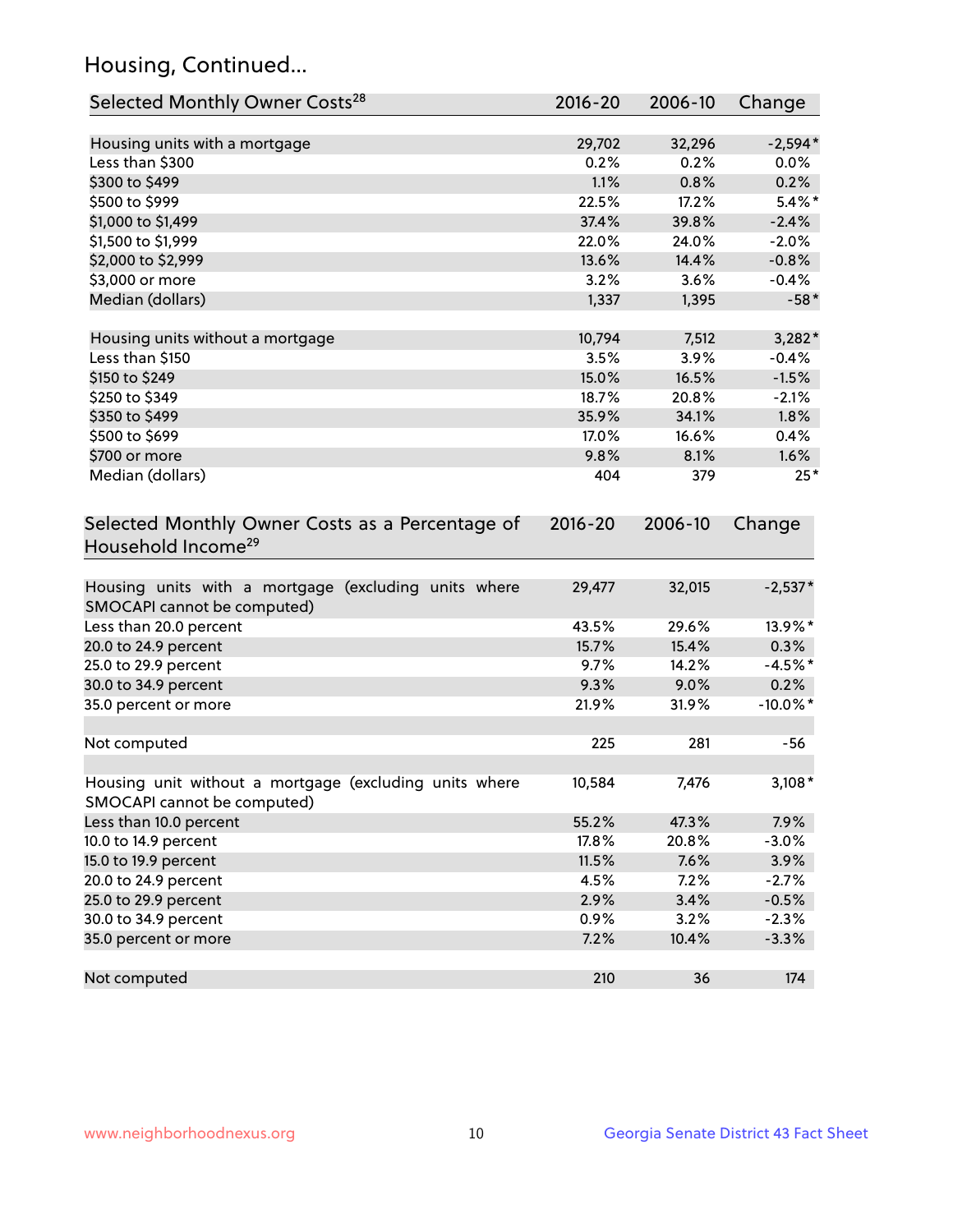## Housing, Continued...

| Gross Rent <sup>30</sup>   | 2016-20 | 2006-10 | Change      |
|----------------------------|---------|---------|-------------|
|                            |         |         |             |
| Occupied units paying rent | 23,956  | 16,919  | 7,037*      |
| Less than \$200            | 0.2%    | 1.8%    | $-1.5%$     |
| \$200 to \$499             | 2.3%    | 5.7%    | $-3.4%$     |
| \$500 to \$749             | 8.3%    | 17.2%   | $-8.9%$     |
| \$750 to \$999             | 24.3%   | 37.5%   | $-13.2\%$ * |
| \$1,000 to \$1,499         | 53.4%   | 32.3%   | $21.1\%$ *  |
| \$1,500 to \$1,999         | 9.7%    | 4.1%    | $5.6\%$ *   |
| \$2,000 or more            | 1.8%    | 1.4%    | 0.4%        |
| Median (dollars)           | 1,103   | 1,060   | 43*         |
|                            |         |         |             |
| No rent paid               | 740     | 781     | $-41$       |
|                            |         |         |             |

| Gross Rent as a Percentage of Household Income <sup>31</sup>                   | $2016 - 20$ | 2006-10 | Change     |
|--------------------------------------------------------------------------------|-------------|---------|------------|
|                                                                                |             |         |            |
| Occupied units paying rent (excluding units where GRAPI<br>cannot be computed) | 23,546      | 16,627  | $6,919*$   |
| Less than 15.0 percent                                                         | 10.8%       | 10.0%   | 0.8%       |
| 15.0 to 19.9 percent                                                           | 13.8%       | 10.2%   | $3.6\%$ *  |
| 20.0 to 24.9 percent                                                           | 12.6%       | 10.2%   | 2.3%       |
| 25.0 to 29.9 percent                                                           | 8.0%        | 11.8%   | $-3.8\%$ * |
| 30.0 to 34.9 percent                                                           | 8.4%        | $9.9\%$ | $-1.5%$    |
| 35.0 percent or more                                                           | 46.4%       | 47.8%   | $-1.4%$    |
|                                                                                |             |         |            |
| Not computed                                                                   | 1,150       | 1,073   | 77         |

## Transportation

| Commuting to Work <sup>32</sup>           | 2016-20 | 2006-10 | Change     |
|-------------------------------------------|---------|---------|------------|
|                                           |         |         |            |
| Workers 16 years and over                 | 85,471  | 72,431  | 13,040*    |
| Car, truck, or van - drove alone          | 78.9%   | 79.7%   | $-0.8%$    |
| Car, truck, or van - carpooled            | 10.0%   | 11.8%   | $-1.8\%$ * |
| Public transportation (excluding taxicab) | 1.5%    | $1.8\%$ | $-0.4%$    |
| Walked                                    | 1.4%    | 0.8%    | 0.6%       |
| Other means                               | 2.1%    | $2.0\%$ | 0.1%       |
| Worked at home                            | 6.1%    | 3.9%    | $2.3\%$ *  |
|                                           |         |         |            |
| Mean travel time to work (minutes)        | 34.5    | 32.8    | $1.8*$     |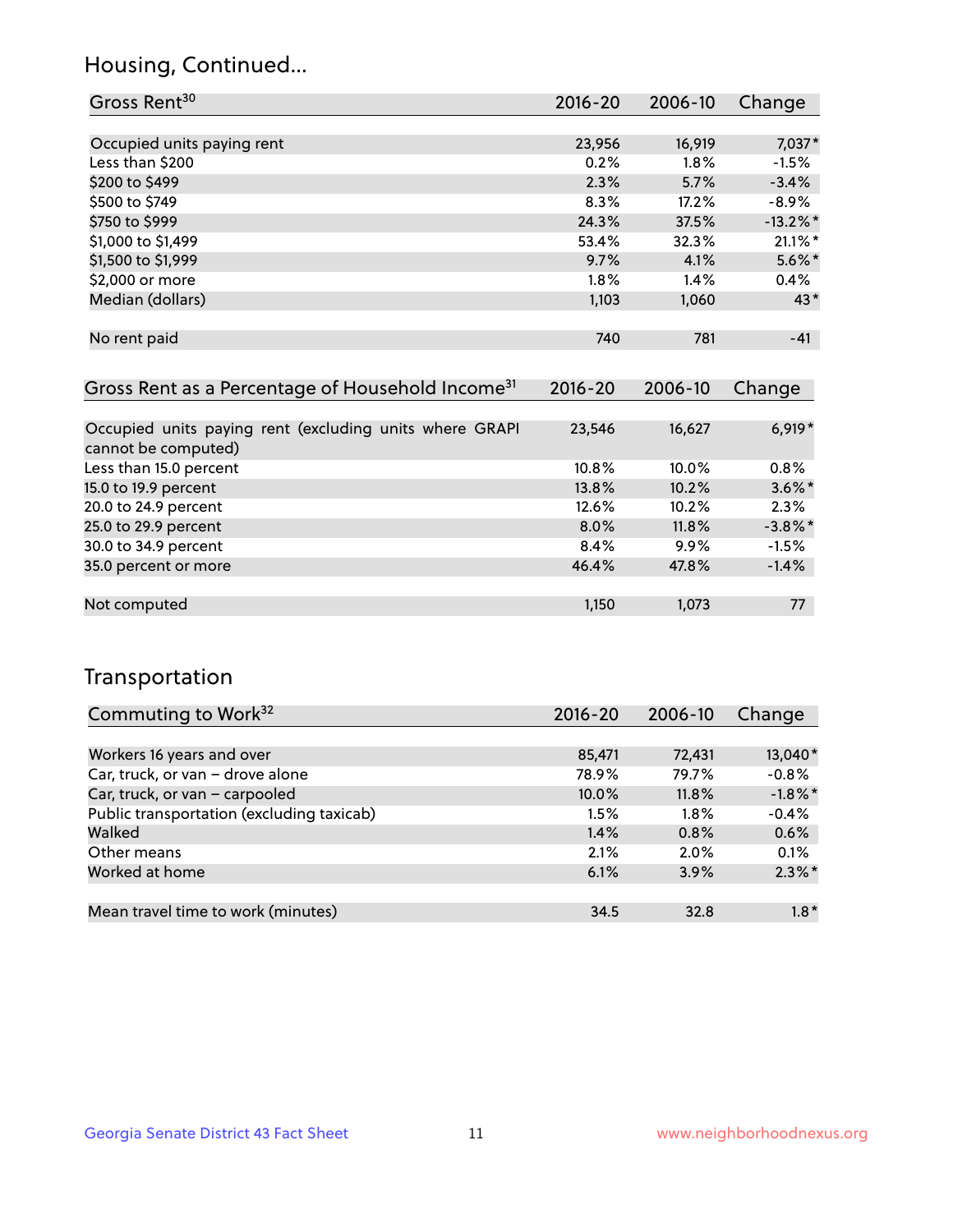## Transportation, Continued...

| Vehicles Available <sup>33</sup> | $2016 - 20$ | $2006 - 10$ | Change    |
|----------------------------------|-------------|-------------|-----------|
|                                  |             |             |           |
| Occupied housing units           | 65,192      | 57,508      | 7,684*    |
| No vehicles available            | 5.7%        | 5.2%        | 0.5%      |
| 1 vehicle available              | 34.1%       | 33.5%       | 0.6%      |
| 2 vehicles available             | 35.3%       | 38.8%       | $-3.5%$ * |
| 3 or more vehicles available     | 24.9%       | 22.4%       | 2.5%      |

#### Health

| Health Insurance coverage <sup>34</sup>                 | 2016-20 |
|---------------------------------------------------------|---------|
|                                                         |         |
| Civilian Noninstitutionalized Population                | 184,887 |
| With health insurance coverage                          | 85.8%   |
| With private health insurance coverage                  | 61.4%   |
| With public health coverage                             | 34.0%   |
| No health insurance coverage                            | 14.2%   |
| Civilian Noninstitutionalized Population Under 19 years | 50,197  |
| No health insurance coverage                            | 9.5%    |
| Civilian Noninstitutionalized Population 19 to 64 years | 111,981 |
| In labor force:                                         | 86,833  |
| Employed:                                               | 81,900  |
| With health insurance coverage                          | 83.6%   |
| With private health insurance coverage                  | 78.8%   |
| With public coverage                                    | 7.8%    |
| No health insurance coverage                            | 16.4%   |
| Unemployed:                                             | 4,933   |
| With health insurance coverage                          | 68.0%   |
| With private health insurance coverage                  | 49.8%   |
| With public coverage                                    | 19.6%   |
| No health insurance coverage                            | 32.0%   |
| Not in labor force:                                     | 25,148  |
| With health insurance coverage                          | 75.8%   |
| With private health insurance coverage                  | 42.5%   |
| With public coverage                                    | 41.0%   |
| No health insurance coverage                            | 24.2%   |